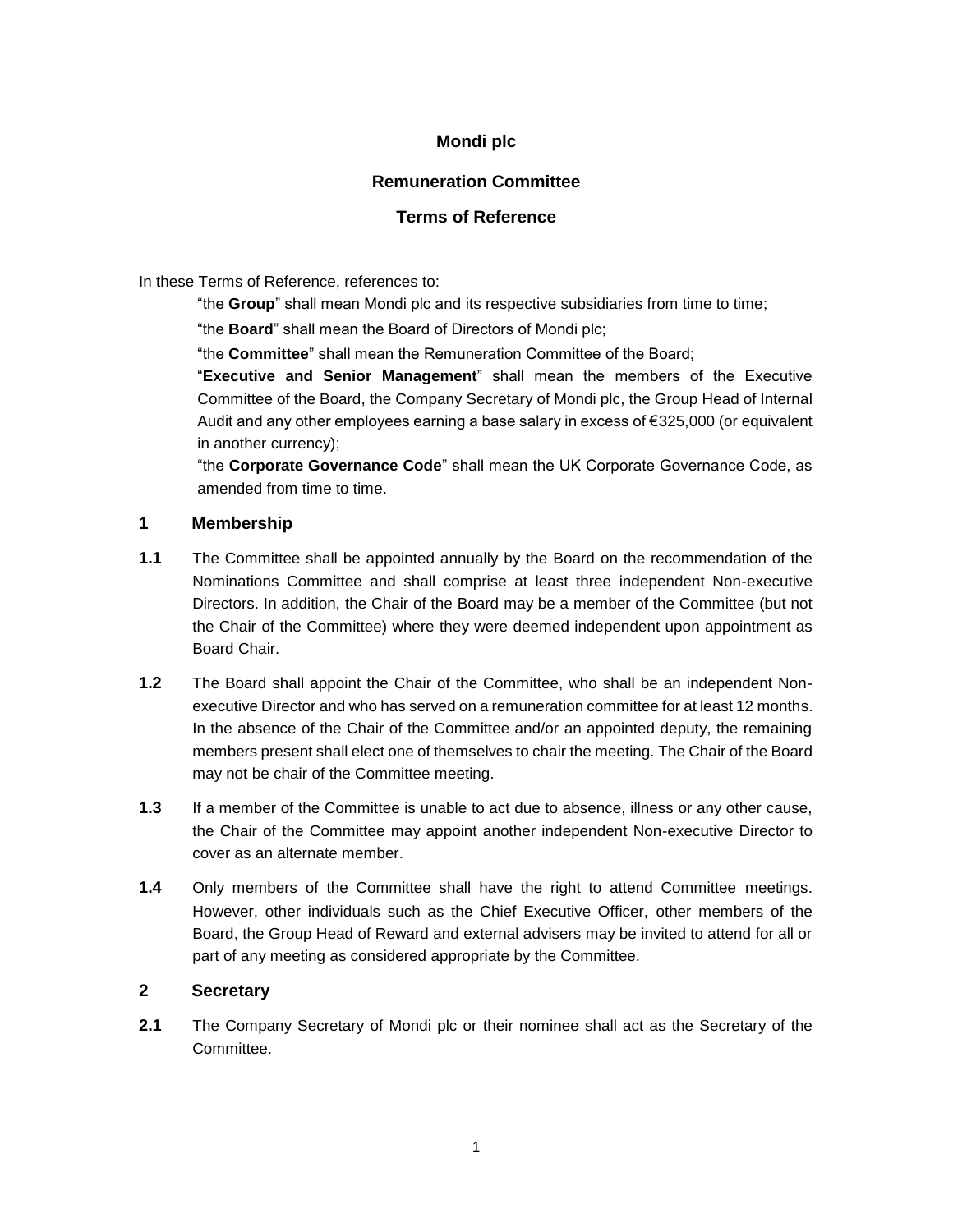### **3 Quorum**

**3.1** The quorum necessary for the transaction of business shall be two independent Nonexecutive Directors. A duly convened meeting of the Committee at which a quorum is present shall be competent to exercise all or any of the authorities, powers and discretions vested in or exercisable by the Committee.

## **4 Meetings**

**4.1** The Committee shall meet at least twice a year at such times as the Chair of the Committee shall require.

### **5 Notice of Meetings**

- **5.1** Meetings of the Committee shall be convened by the Secretary of the Committee at the request of the Chair of the Committee.
- **5.2** Unless otherwise agreed, notice of each meeting confirming the venue, time and date, together with an agenda of items to be discussed, shall be forwarded to each member of the Committee and any other person required to attend, normally no later than four working days before the date of the meeting. Supporting papers shall be sent to Committee members, and to other attendees as appropriate, at the same time.

### **6 Minutes of Meetings**

- **6.1** The Secretary shall minute the proceedings and resolutions of all Committee meetings, including the names of those present and in attendance.
- **6.2** Minutes of Committee meetings shall be circulated promptly to all members of the Committee and, once agreed, to all members of the Board, unless a conflict of interest exists.

## **7 Annual General Meeting**

**7.1** The Chair of the Committee shall attend the Annual General Meeting of Mondi plc and be prepared to respond to any shareholder questions on the Committee's activities.

#### **8 Duties**

The Committee shall:

- **8.1** determine and agree with the Board the Group's remuneration policy and the framework or broad policy for the remuneration of the Chair of the Board and the Executive and Senior Management. The remuneration of Non-executive Directors shall be a matter for the Chair of the Board and the Executive Directors, ensuring appropriate benchmarking, data analysis and external advice is taken into account. No director or manager shall be involved in any decisions as to their own remuneration;
- **8.2** in determining such policy or framework, take into account all factors which it deems necessary, including any relevant legal and regulatory requirements, the provisions and recommendations of the Corporate Governance Code, the UK Listing Authority's Listing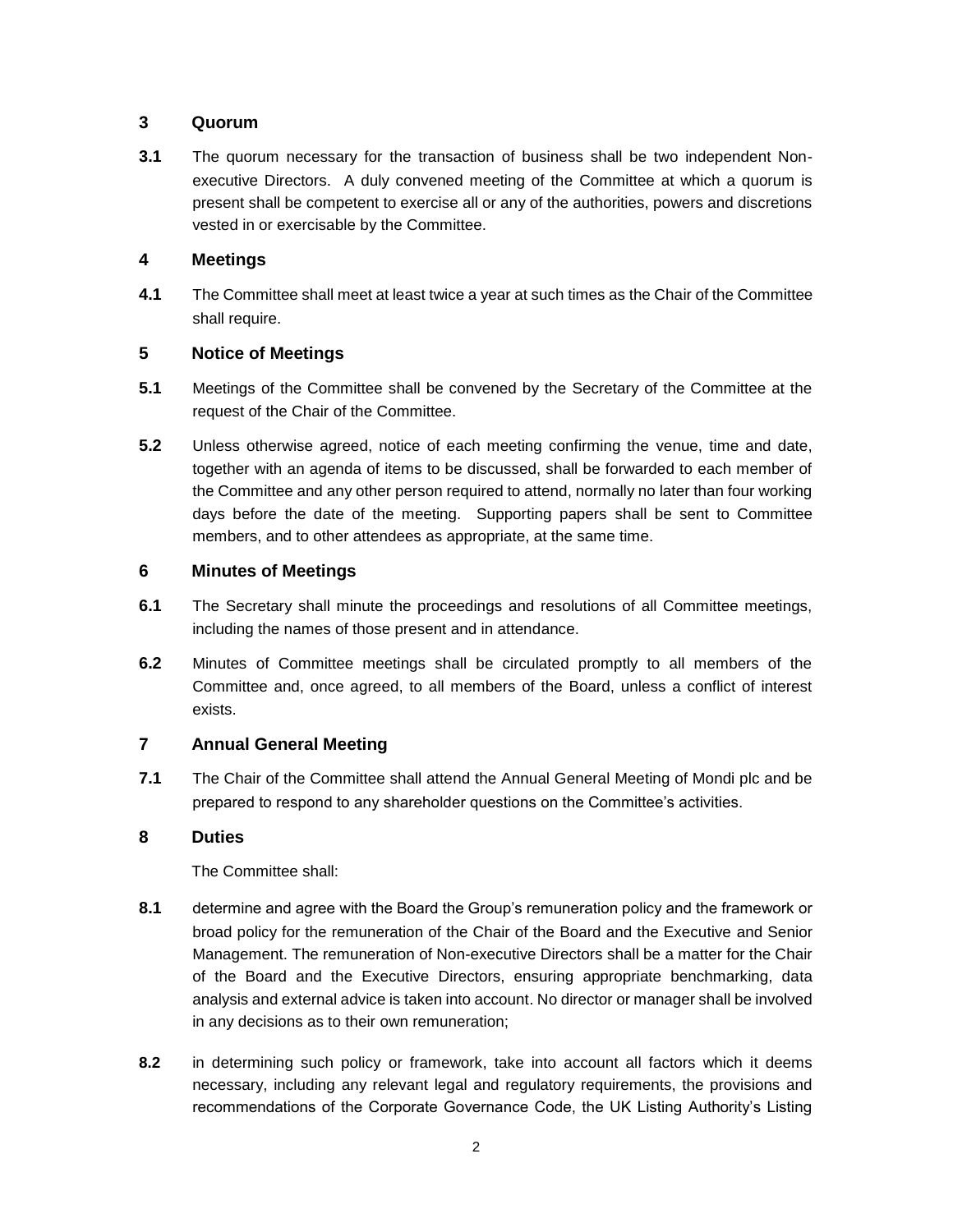Rules and associated guidance. Such policy shall be structured so as to link rewards to corporate and individual performance and wider circumstances, whilst being designed to promote the long-term sustainable success of the Group and to attract, retain and motivate Executive and Senior Management of the quality required to run the Group successfully without paying more than is necessary, having regard to views of shareholders and other stakeholders. The remuneration policy should have regard to the risk appetite of the Group and the Group's values and be aligned to the Group's long term strategic goals;

- **8.3** when setting remuneration policy for directors, and at least annually, review and have regard to pay and employment policies, trends and conditions across the Group as a whole (including in relation to pay ratios and pay gaps), especially when determining salary increases;
- **8.4** review the ongoing appropriateness and relevance of the remuneration policy;
- **8.5** recommend and monitor the level and structure of remuneration for Executive and Senior Management;
- **8.6 8.6.1** approve the design of, and determine targets for, any performance related pay schemes which the Executive and Senior Management of the Group participate in (for instance the Bonus Share Plan);

**8.6.2** in determining the design of, and targets for, such schemes, take into account all factors it deems necessary including performance related pay schemes across the Group as a whole; and

**8.6.3** determine the extent to which Group performance targets for such performance related pay schemes have been achieved and, within the terms of the scheme rules and taking appropriate account of overall performance, approve the amount of payments under these schemes to members of Executive and Senior Management;

- **8.7** review the design of all executive and all-employee share plans for approval by the Board and shareholders, and any material amendments or alterations to the terms of any such plans (or awards granted under them). For any such plans, determine each year whether awards will be made, and if so, the overall amount of such awards, the performance targets to be used and the individual awards to the Executive and Senior Management;
- **8.8** determine the policy for, and scope of, pension arrangements, service agreements and termination payments for the Executive and Senior Management, noting that only basic pay should be pensionable and that, for new Executive Directors pension contributions should be aligned with the majority of the workforce in the relevant location;
- **8.9** ensure that contractual terms on termination of the Chief Executive Officer and Executive and Senior Management, and any payments made, are fair to the individual and the Group, that failure is not rewarded and that the duty to mitigate loss is fully recognised;
- **8.10** within the terms of the agreed policy, determine the remuneration package of the Chair of the Board;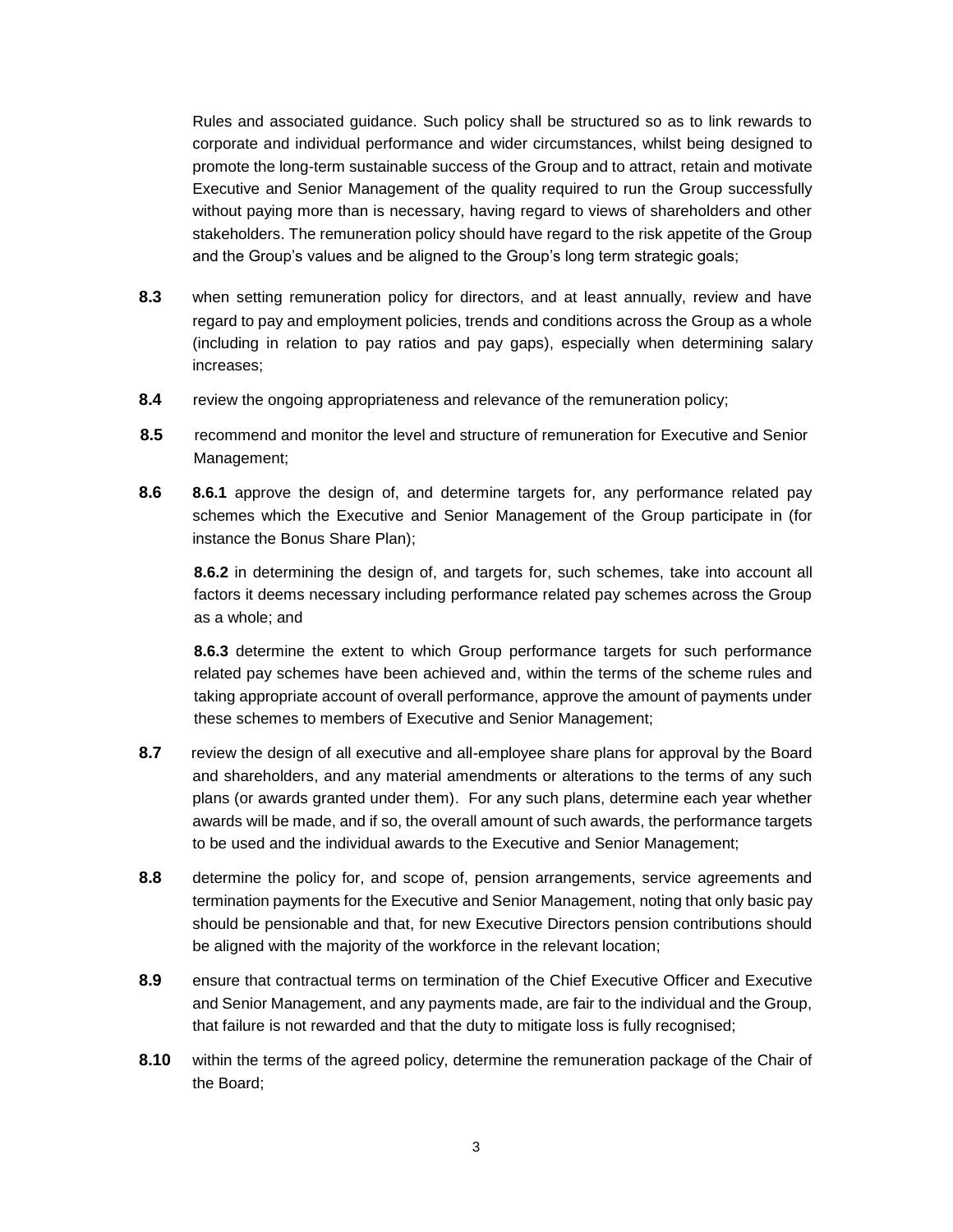- **8.11** within the terms of the agreed policy and in consultation with the Chair of the Board, determine the total individual remuneration package, including salary, bonuses, incentive payments, share options, other share awards and any other benefits of the Chief Executive Officer and, in consultation with the Chief Executive Officer, the other members of the Executive and Senior Management;
- **8.12** agree the policy on shareholding requirements for Executive Directors including postemployment requirements;
- **8.13** be informed about any major changes in employee benefits structures and policies across the Group and its subsidiaries;
- **8.14** agree the policy for authorising claims for expenses from the Chair of the Board and the Chief Executive Officer;
- **8.15** be exclusively responsible for establishing the selection criteria, selecting, appointing and setting the terms of reference for any remuneration consultants who advise the Committee;
- **8.16** obtain reliable, up-to-date information about the remuneration in other companies of comparable scale and complexity. To help it fulfil its obligations the Committee shall have full authority to appoint remuneration consultants and to commission any reports, surveys or information which it deems necessary at the expense of the Group but within any budgetary restraints imposed by the Board;
- **8.17** ensure that all performance-related pay schemes and (where applicable) share incentive plans contain appropriate safeguards against excessive or unwarranted remuneration outcomes, including but not limited to malus and clawback powers; and
- **8.18** exercise independent judgement and ensure the Committee retains discretion to scale back remuneration outcomes, where appropriate.
- **8.19** have regard to the following principles:
	- **Clarity** remuneration arrangements should be transparent and promote effective engagement with shareholders and the workforce;
	- **Simplicity** remuneration structures should avoid complexity and their rationale and operation should be easy to understand;
	- **Risk** remuneration arrangements should ensure reputational and other risks from excessive rewards, and behavioural risks that can arise from target-based incentive plans, are identified and mitigated;
	- **Predictability** the range of possible values of rewards to individual Directors and any other limits or discretions should be identified and explained at the time of approving any policy;
	- **Proportionality** the link between individual awards, the delivery of strategy and the long-term performance of the Group should be clear; outcomes should not reward poor performance; and
	- **Alignment to culture** incentive schemes should drive behaviours consistent with the Group's purpose, values and strategy.